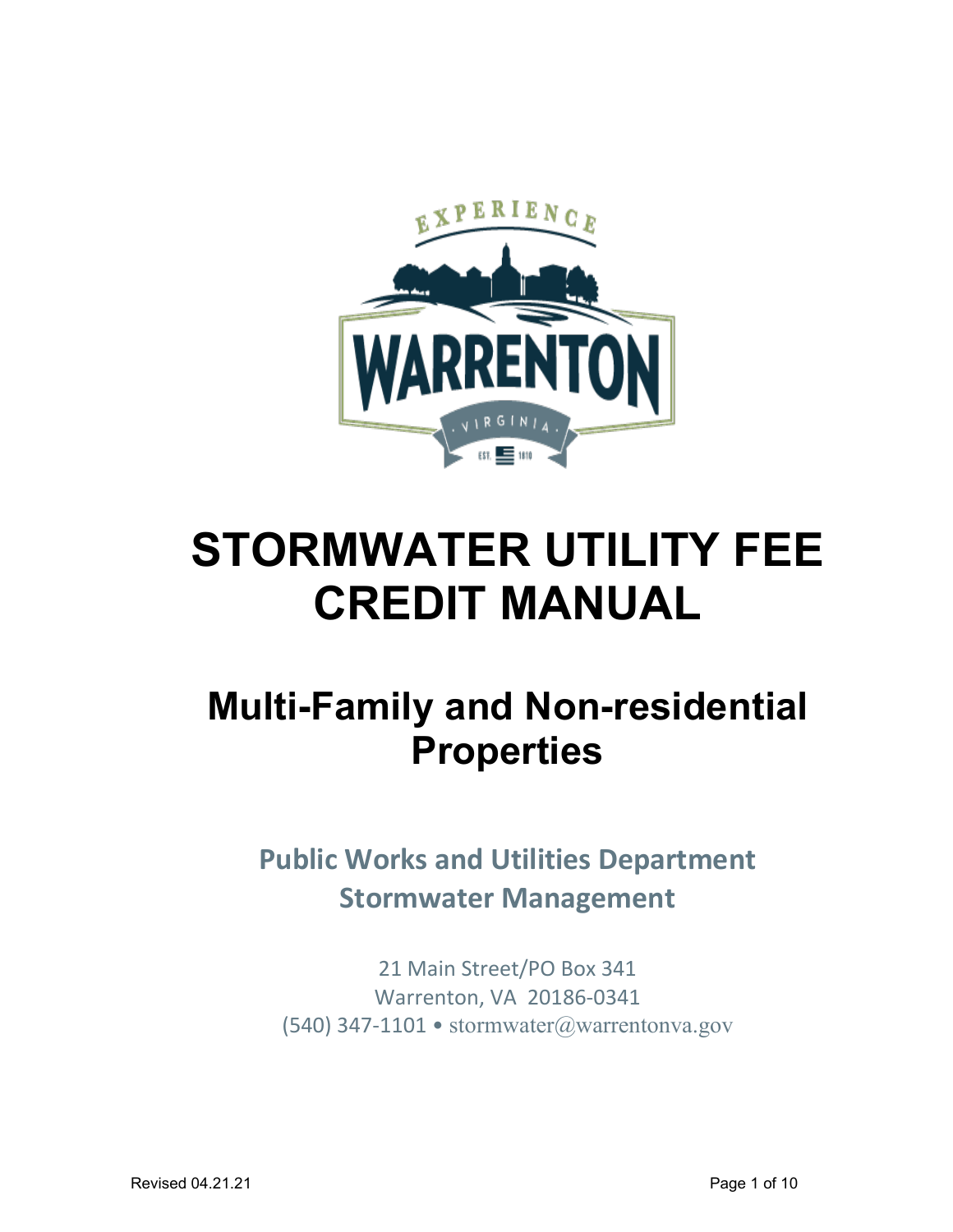#### TOWN OF WARRENTON 21 Main Street/PO Box 341 • Warrenton, VA 20186-0341 (540) 347-1101 • [stormwater@warrentonva.gov](mailto:stormwater@warrentonva.gov)

| Contents                                                 |  |
|----------------------------------------------------------|--|
| CRITERIA FOR MULTY-FAMILY AND NON-RESIDETIAL PROPERTIES3 |  |
|                                                          |  |
|                                                          |  |
|                                                          |  |
|                                                          |  |
|                                                          |  |
|                                                          |  |
|                                                          |  |
|                                                          |  |
|                                                          |  |
|                                                          |  |
|                                                          |  |
|                                                          |  |
|                                                          |  |
|                                                          |  |
|                                                          |  |
|                                                          |  |
|                                                          |  |
|                                                          |  |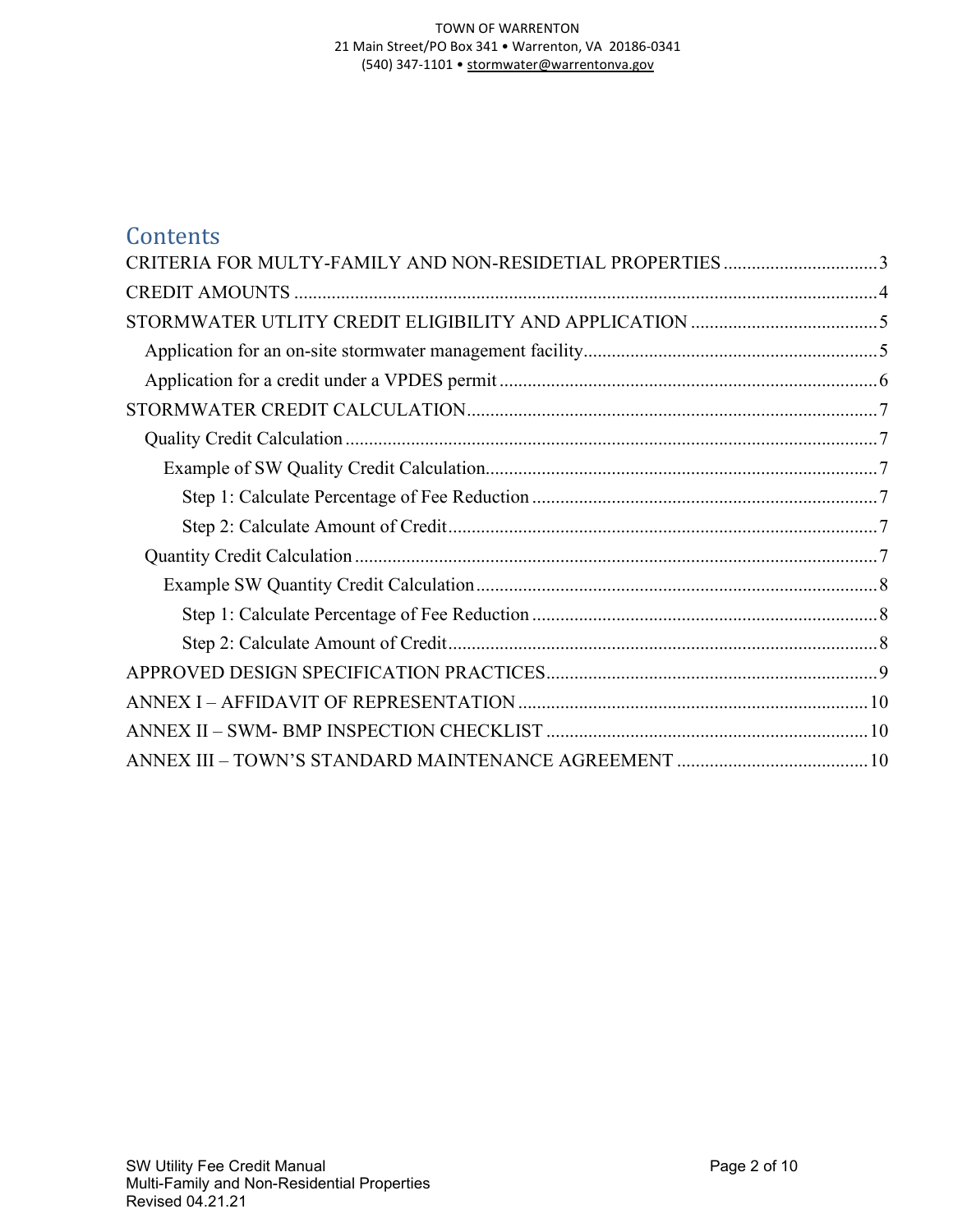#### <span id="page-2-0"></span>**CRITERIA FOR MULTY-FAMILY AND NON-RESIDETIAL PROPERTIES**

Criteria for multi-family and non-residential properties include multi-family dwellings, commercial, industrial, and institutional properties. Credit for the Stormwater Utility Fee falls into three categories that are explained more in-depth with code references below:

- 1. **Water Quantity/ Flood Control** structures are typical above ground and below ground facilities that hold stormwater and release it at a controlled rate.
- 2. **Water Quality** facilities were generally designed and constructed after 2006 and are designed to filter pollution from stormwater.
- 3. Properties with a compliant **VPDES Permit** that requires monitoring and control of stormwater as an industrial user.

Only on-site stormwater management facilities that achieve a permanent reduction in stormwater flow or pollutant loadings and meet the following criteria are eligible for a credit against the stormwater utility fee:

- a. The parcel owner must submit a credit application form provided by the Town in accordance with subsection (3) below.
- b. The parcel owner must maintain the structure and function of a stormwater management facility and operate the stormwater management facility.
- c. The parcel owner must have a properly executed maintenance agreement with the Town that has been properly recorded in the land records of the Office of the Clerk of the Circuit Court, Fauquier County, Warrenton, Virginia.
- d. The parcel owner must demonstrate to the Town's satisfaction that the facility is functioning as originally designed. The structure must be maintained to the satisfaction of the director in accordance with the properly executed maintenance agreement.
- e. The facility must have met the criteria in existence at the time of construction in at least one of the following sections of the regulations, or the predecessor sections of the Town Code as noted, if applicable:
	- i. **Water Quality:** [9VAC25-870-96,](https://lis.virginia.gov/cgi-bin/legp604.exe?000+reg+9VAC25-870-96) Virginia Administrative Code, as amended, water quality; or the applicable predecessor section of Town Zoning Ordinance, including section  $\underline{ZO 5-10}$  (Adequate Drainage); or
	- ii. **Water Quantity:** Both [9VAC25-870-97,](https://law.lis.virginia.gov/admincode/title9/agency25/chapter870/section97/) Virginia Administrative Code, as amended, stream channel erosion, and [9VAC25-870-98,](https://law.lis.virginia.gov/admincode/title9/agency25/chapter870/section98/) Virginia Administrative Code, as amended, Flooding; or applicable predecessor sections of Town Zoning Ordinance, including section [ZO 4.8.3](https://cms.revize.com/revize/warrenton/document_center/Planning/Article%204%20Site%20Conservation%20Manual%2012.10.19.pdf) (Approval Process).
- f. Facilities that do not meet the minimum criteria in subsection e. above may still be considered on a case-by-case basis at the discretion of the director if it is demonstrated that the facility achieves a permanent reduction in post-development stormwater flow and pollutant loading. The credit may be prorated based on an analysis of the benefits of the reduction.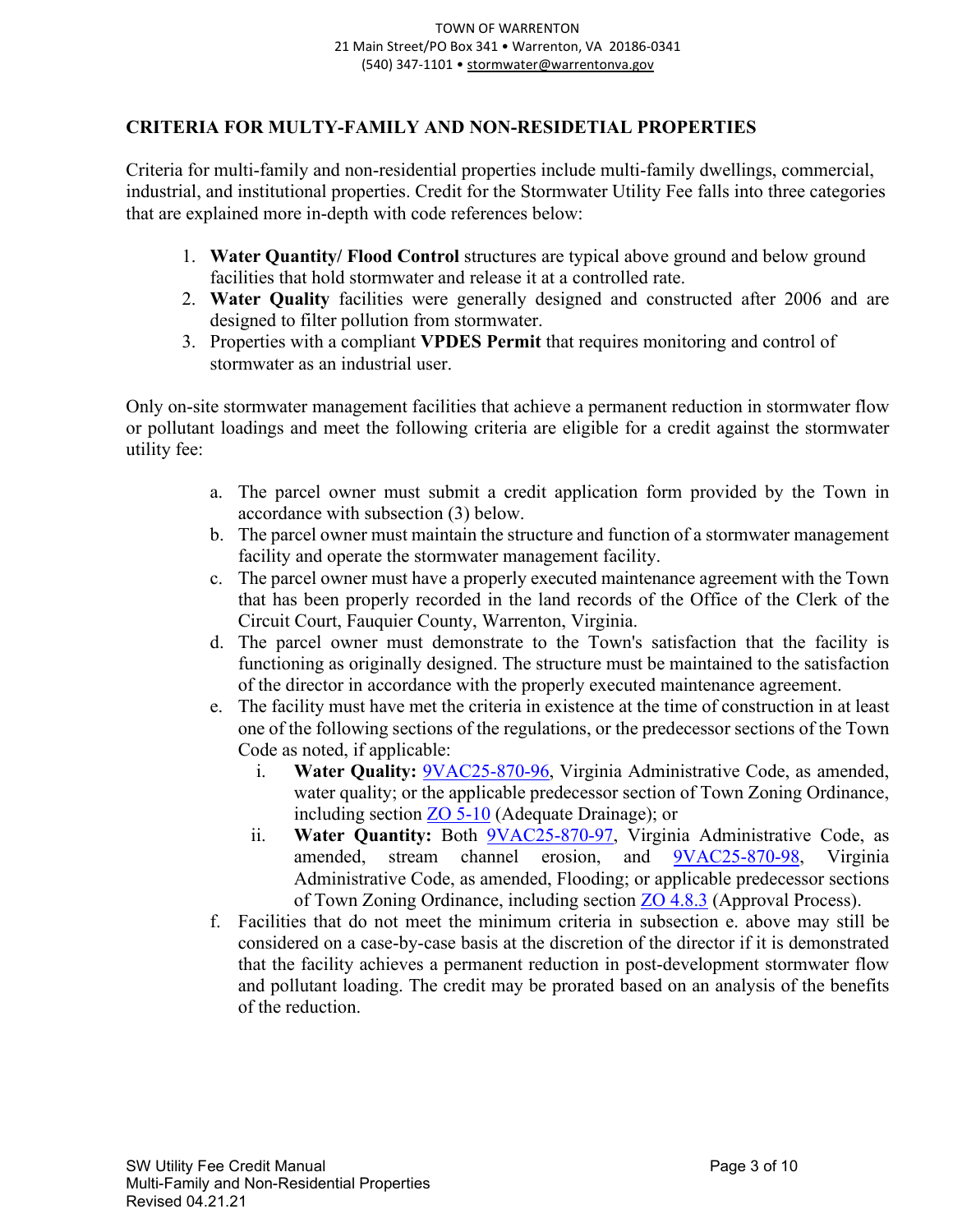#### <span id="page-3-0"></span>**CREDIT AMOUNTS**

- a. The maximum credit allowed is forty (40) percent of the total annual stormwater utility fee.
- b. For an on-site stormwater management facility, the credit amount is based on the amount of impervious surface located on the parcel draining to the facility, and not the total amount of impervious surface cover on the parcel.
- c. Credits for on-site stormwater management facilities are as follows if the facility was required under the provisions of Article 5, Stormwater Management, of the Town of Warrenton Zoning Ordinance.
	- i. A **ten percent** credit is allowed if the facility, or facilities, provide **water quality** benefits in accordance with [9VAC25-870-96,](https://lis.virginia.gov/cgi-bin/legp604.exe?000+reg+9VAC25-870-96) Virginia Administrative Code, as amended.
	- ii. A **ten percent** credit is allowed if the facility, or facilities, provide both **stream channel erosion control** benefits in accordance with [9VAC25-870-97,](https://law.lis.virginia.gov/admincode/title9/agency25/chapter870/section97/) Virginia Administrative Code, as amended, **and flood control** benefits in accordance with [9VAC25-870-98,](https://law.lis.virginia.gov/admincode/title9/agency25/chapter870/section98/) Virginia Administrative Code, as amended.
	- iii. A **ten (10) percent** credit, subject to the maximum credit above, is allowed for any parcel, or portion of a parcel, that is subject to, and in compliance with, an individual or general Virginia pollutant discharge elimination system (VPDES) industrial stormwater permit issued in accordance with [9VAC25-31-120,](https://law.lis.virginia.gov/admincode/title9/agency25/chapter31/section120/) Virginia Administrative Code, as amended. The credit will expire on permit expiration unless the parcel owner provides proof to the director that the permit has been renewed.
- d. If an on-site stormwater management facility is part of a voluntary retrofit, the amount of credit the facility is eligible to receive in accordance with subsections c. above shall be doubled.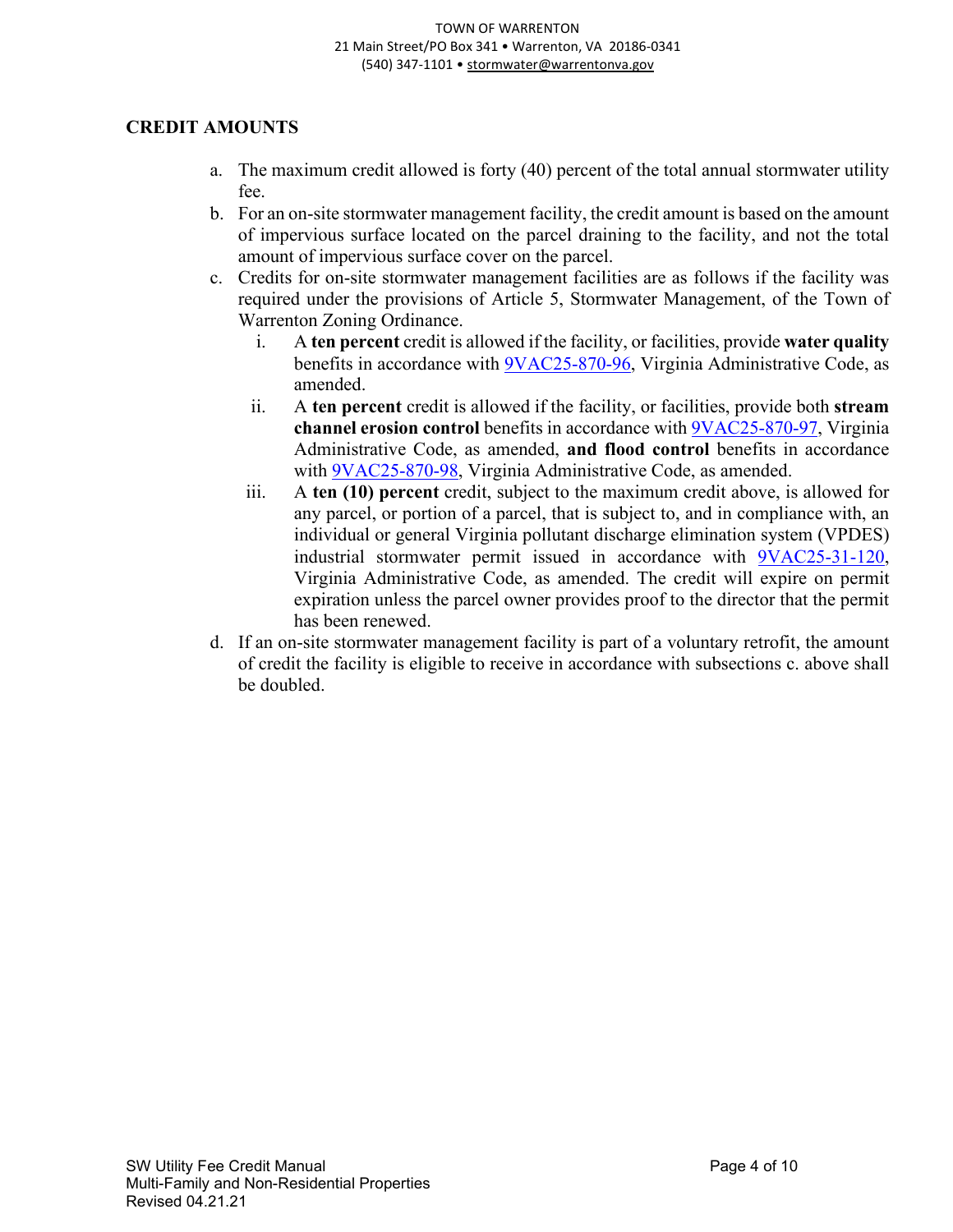#### <span id="page-4-0"></span>**STORMWATER UTLITY CREDIT ELIGIBILITY AND APPLICATION**

There is no fee for a credit application.

To apply for the initial credit for an on-site stormwater management facility, the parcel owner must submit, at his or her own expense:

- A credit application form  $(1)$ .
- If applicant is not property owner of record, the [Affidavit of Representation](https://cms.revize.com/revize/warrenton/document_center/Planning/Affidavit%20Form.pdf) is required.

 $(1)$  a separate application must be submitted for each facility on a parcel, and the sum of the credit amounts shall not exceed forty (40) percent of the fee for the parcel.

Once approved, the parcel owner will continue to receive the credit as long as the facility continues to function as originally designed, and subject to reporting requirements established by the director. The Director may revoke the credit if an inspection by the Director or a designated representative determines that the facility is no longer being properly maintained or functioning as designed. Such revocation will be effective thirty (30) days after the Director has notified the parcel owner in writing of the deficiency(s) and if the problems are not resolved. The revocation may be delayed for an additional period, at the discretion of the Director, provided that the parcel owner is diligently pursuing work to eliminate deficiencies.

Any maintenance or functional deficiencies must be remedied at the owner's expense before a facility may qualify, or re-qualify (after revocation), for a credit.

#### <span id="page-4-1"></span>*Application for an on-site stormwater management facility*

Following items must be submitted:

- 1. A description of the type of facility (or facilities), the storm water control standard met by the facility, and the year the facility was built;
- 2. A drainage area map, drawn to scale, for the facility showing the drainage boundaries and the impervious area treated by the facility in square feet;
- 3. As-built or other acceptable engineering plans for the facility;
- 4. A narrative of the known maintenance history of the facility, including routine maintenance and significant structural maintenance and repair;
- 5. A copy of the Town's standard maintenance agreement that has been executed by the Town and properly recorded in the land records of the Office of the Clerk of the Circuit Court, Fauquier County, Warrenton, Virginia. If there is no existing facility maintenance agreement, then one (1) must be completed and properly recorded;
- 6. Information on any public funds used to construct, repair, upgrade, or retrofit the facility, including the amount and the date(s);
- 7. Calculations to determine the monetary amount of the claimed credit; and
- 8. A completed inspection checklist certifying that the facility is functioning as originally designed. *"Functioning as originally designed" means that the facility is operating in accordance with the original design specifications, regardless of the standard in effect at the time of the installation.* The checklist must be signed and sealed by a professional engineer. The inspection checklist shall be no more than one year old at the time of application.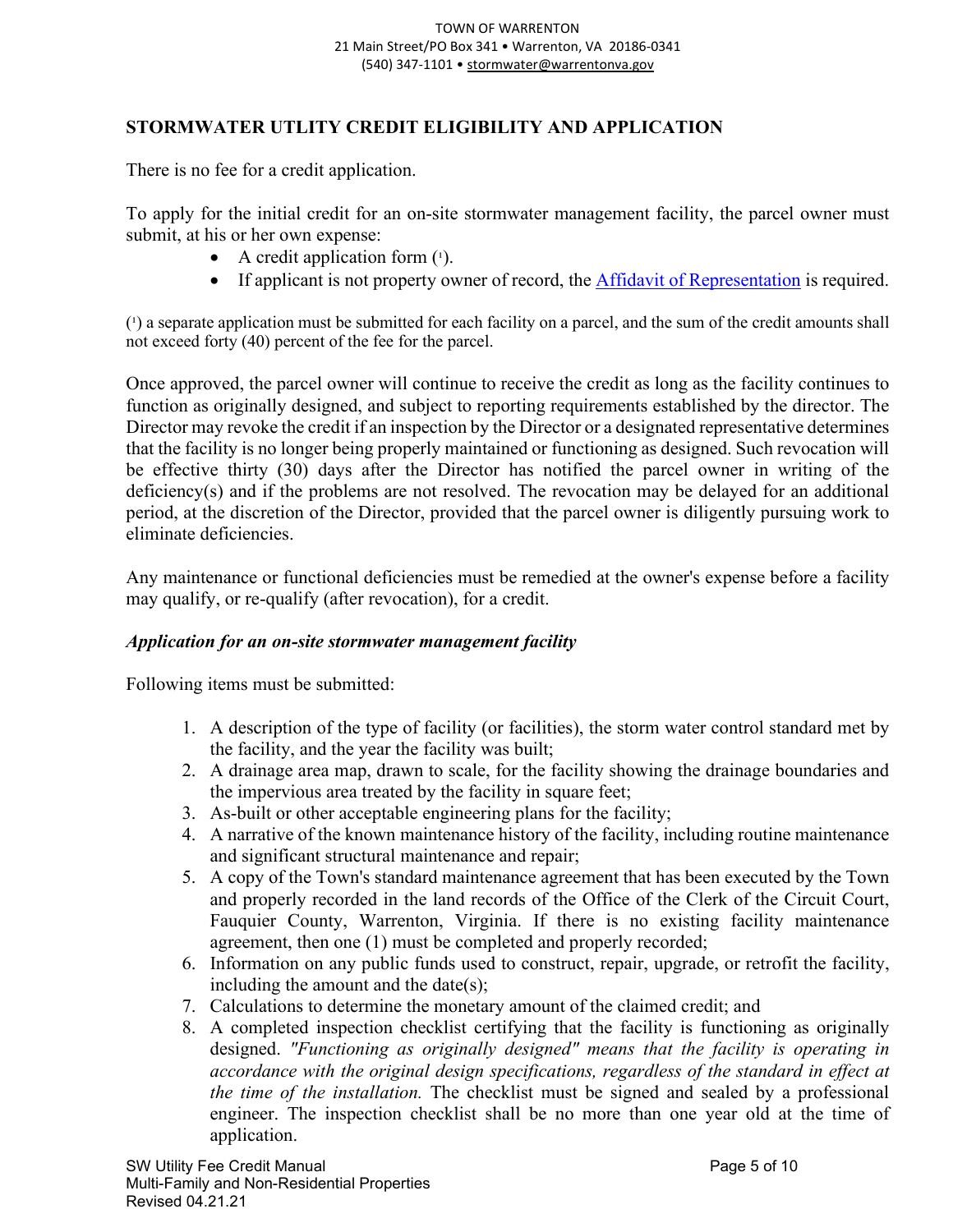#### TOWN OF WARRENTON 21 Main Street/PO Box 341 • Warrenton, VA 20186-0341 (540) 347-1101 • [stormwater@warrentonva.gov](mailto:stormwater@warrentonva.gov)

#### <span id="page-5-0"></span>*Application for a credit under a VPDES permit*

Following items must be submitted:

- 1. Proof of permit coverage
- 2. The date of permit expiration
- 3. A cover letter affirming that the parcel is in full compliance with the permit requirements.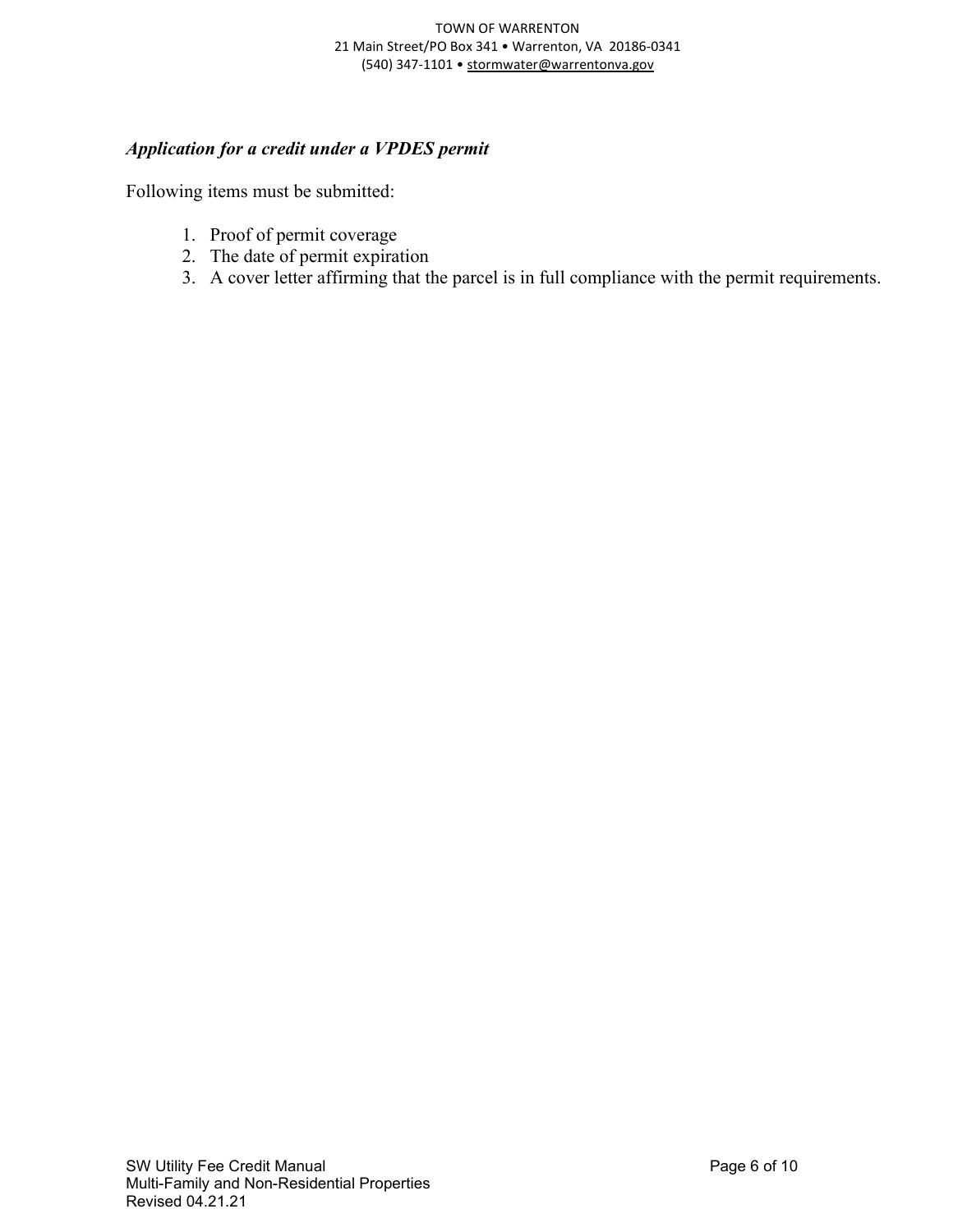#### <span id="page-6-0"></span>**STORMWATER CREDIT CALCULATION**

#### <span id="page-6-1"></span>*Quality Credit Calculation*

To be eligible for a Stormwater Quality Credit of up to 10% for each Best Management Practice (BMP) it must be demonstrated to have been designed, constructed, and maintained with the intent of permanently reducing pollution being discharged to the Town stormwater system or surface waters. The Town references the **[Virginia Stormwater BMP Clearinghouse Standards and Specifications](https://swbmp.vwrrc.vt.edu/references-tools/2013-draft-handbook/)** to determine which facilities are eligible for a stormwater quality credit. As stated previously, the credit will only be applied for the amount of impervious area draining to a BMP, not the total impervious area of the site. For a site with multiple BMP's, the calculation will need to be conducted for each individual facility, and the aggregate total will be applied to the fee.

#### <span id="page-6-2"></span>Example of SW Quality Credit Calculation

#### <span id="page-6-3"></span>*Step 1: Calculate Percentage of Fee Reduction*

Non-residential complex contains a bio-retention facility that treats buildings and paved areas. Base on the plans, calculations, and documentation bio-retention treats 75% of the property's impervious area, so it can receive a maximum credit of:



#### <span id="page-6-4"></span>*Step 2: Calculate Amount of Credit*

The non-residential complex receives and annual utility fee of \$3920.4. Based on the calculated credit percentage, the property stormwater utility fee credit for water quality will be:



The property's final stormwater utility fee after the credit is applied is \$3626.37.

#### <span id="page-6-5"></span>*Quantity Credit Calculation*

To be eligible for a Stormwater Quantity Credit of up to 10% for each Best Management Practice (BMP) it must have be demonstrated to have been designed, constructed, and maintained with the intent of permanently regulating the volume of stormwater being discharged to the Town stormwater system or surface waters.

As stated previously, the credit will only be applied for the amount of impervious area draining to a BMP, not the total impervious area of the site. For a site with multiple BMP's, the calculation will need to be conducted for each individual facility, and the aggregate total will be applied to the fee.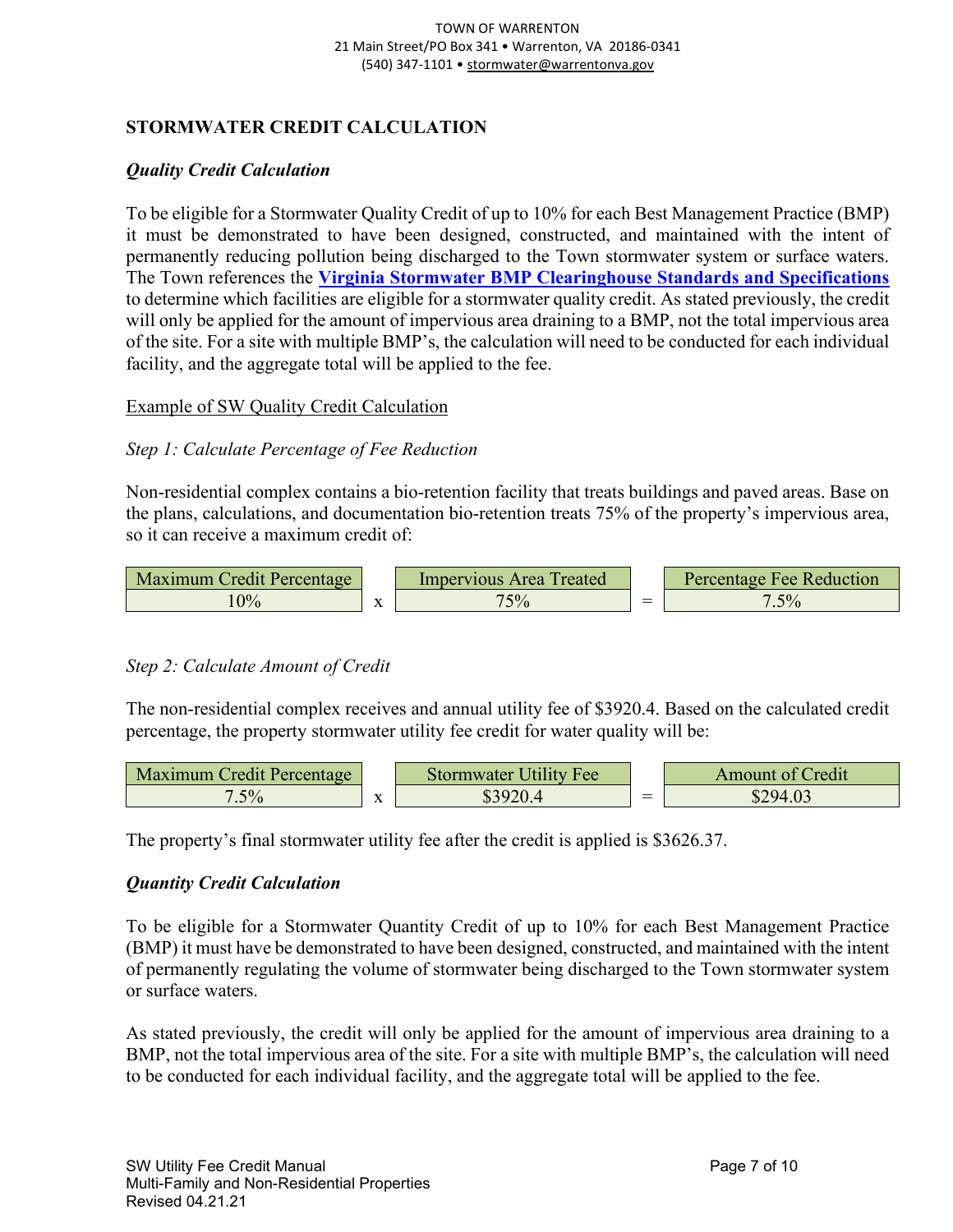#### TOWN OF WARRENTON 21 Main Street/PO Box 341 • Warrenton, VA 20186-0341 (540) 347-1101 • [stormwater@warrentonva.gov](mailto:stormwater@warrentonva.gov)

#### <span id="page-7-0"></span>Example SW Quantity Credit Calculation

#### <span id="page-7-1"></span>*Step 1: Calculate Percentage of Fee Reduction*

Non-residential complex contains a wet pond facility (a stormwater quantity BMP) that treats buildings and paved areas. Base on the plans, calculations, and documentation wet pond treats 100% of the property's impervious area, so it can receive a maximum credit of:

| Maximum Credit Percentage |           | Impervious Area Treated |                                | Percentage Fee Reduction |
|---------------------------|-----------|-------------------------|--------------------------------|--------------------------|
|                           | $\Lambda$ | .00%                    | --<br>$\overline{\phantom{a}}$ | 10%                      |

#### <span id="page-7-2"></span>*Step 2: Calculate Amount of Credit*

The non-residential complex receives and annual utility fee of \$13068. Based on the calculated credit percentage, the property stormwater utility fee credit for water quality will be:

| Maximum Credit Percentage |                                | Stormwater Utility Fee | red <sub>1</sub> t<br>Amount of C |
|---------------------------|--------------------------------|------------------------|-----------------------------------|
| 0%                        | $\mathbf{v}$<br>$\overline{A}$ | 3068                   | 16<br>۱D.                         |

The property's final stormwater utility fee after the credit is applied is \$11891.88.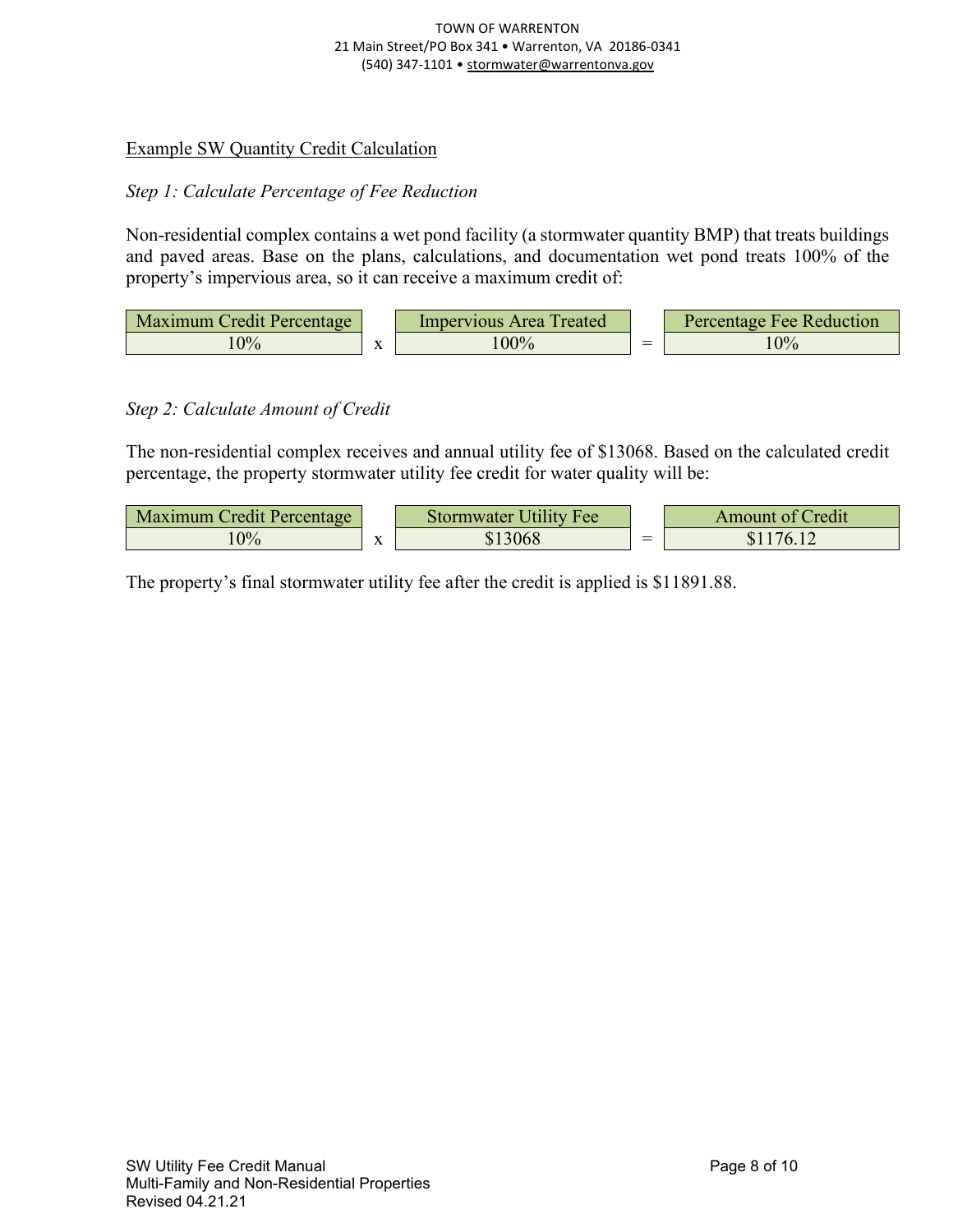#### <span id="page-8-0"></span>**APPROVED DESIGN SPECIFICATION PRACTICES**

Compliance with the water quality, the post developed stormwater runoff from the impervious cover shall be treated by an appropriate BMP. The selected BMP shall be located, designed, and maintained to perform at the target pollutant removal efficiency. Design standards and specifications for the BMPs that meet the required target pollutant removal efficiency are available in the 1999 Virginia Stormwater [Management Handbook.](https://sswm.info/sites/default/files/reference_attachments/DCR%201999.%20Virginia%20Stormwater%20Management%20Handbook.pdf) Other approved BMPs available on the [Virginia Stormwater BMP](https://swbmp.vwrrc.vt.edu/)  [Clearinghouse Website](https://swbmp.vwrrc.vt.edu/) may also be utilized.

The following are the design specifications for 15 non-proprietary stormwater control measures (BMPs, or Best Management Practices) listed below for use in the Town of Warrenton:

- [Practice](https://swbmpvwrrc.wp.prod.es.cloud.vt.edu/wp-content/uploads/2017/11/BMP-Spec-No-1_DISCONNECTION_v1-9_03012011.pdf) 1: Rooftop (Impervious Surface) Disconnection
- [Practice](http://www.swbmp.vwrrc.vt.edu/wp-content/uploads/2017/11/BMP-Spec-No-2_SHEET-FLOW_v1-9_03012011.pdf) 2: Sheet Flow to Veg. Filter Strip/Conserved Open Space
- [Practice](https://swbmpvwrrc.wp.prod.es.cloud.vt.edu/wp-content/uploads/2017/11/BMP-Spec-No-3_GRASS-CHANNELS_v1-9_03012011.pdf) 3: Grass Channels
- [Practice](https://swbmpvwrrc.wp.prod.es.cloud.vt.edu/wp-content/uploads/2017/11/BMP-Spec-No-4_SOIL-AMENDMENT_v1-9_11282016.pdf) 4: Soil Compost Amendment
- [Practice](https://swbmpvwrrc.wp.prod.es.cloud.vt.edu/wp-content/uploads/2017/11/BMP-Spec-No-5_VEGETATED-ROOF_v2-3_03012011.pdf) 5: Vegetated Roof
- [Practice](http://www.swbmp.vwrrc.vt.edu/wp-content/uploads/2017/11/BMP-Spec-No-6_RAINWATER-HARVESTING_v1-9-5_03012011.pdf) 6: Rainwater Harvesting
	- o Cistern Design Excel [Spreadsheet,](https://drive.google.com/file/d/1n1m76G4ils24FGt_QvZTJesqZeUTJQ5J/view?usp=sharing) v. 2.1 (March 2013; file size: 22 MB Note: File is too large to preview. Download file to use it.)
	- o Technical [Memorandum:](https://swbmpvwrrc.wp.prod.es.cloud.vt.edu/wp-content/uploads/2017/12/Technical-Memorandum_VA-CDS-spreadsheet_Mar-25_2013.pdf) Virginia Rainwater Harvesting (March 25, 2013; pdf)
- [Practice](https://swbmpvwrrc.wp.prod.es.cloud.vt.edu/wp-content/uploads/2017/11/BMP-Spec-No-7_PERMEABLE-PAVEMENT_v1-8_03012011.pdf) 7: Permeable Pavement
- [Practice](https://swbmpvwrrc.wp.prod.es.cloud.vt.edu/wp-content/uploads/2017/11/BMP-Spec-No-8_INFILTRATION_v1-9_03012011.pdf) 8: Infiltration Practices
- [Practice](https://swbmpvwrrc.wp.prod.es.cloud.vt.edu/wp-content/uploads/2017/11/BMP-Spec-No-9_BIORETENTION_v1-9_03012011.pdf) 9: Bioretention (including Urban Bioretention) o [Bioretention](https://swbmpvwrrc.wp.prod.es.cloud.vt.edu/wp-content/uploads/2017/11/BMP-Spec-No-9_BIORETENTION_Photo-Tutorial_v1-0_07022009.pdf) Photo Tutorial (pdf)
- [Practice](https://swbmpvwrrc.wp.prod.es.cloud.vt.edu/wp-content/uploads/2017/11/BMP-Spec-No-10_DRY-SWALE_v1-9_03012011.pdf) 10: Dry Swales
- [Practice](https://swbmpvwrrc.wp.prod.es.cloud.vt.edu/wp-content/uploads/2017/11/BMP-Spec-No-11_WET-SWALE-_v1-9_03012011.pdf) 11: Wet Swale
- [Practice](http://www.swbmp.vwrrc.vt.edu/wp-content/uploads/2017/11/BMP-Spec-No-12_FILTERING-PRACTICES_v1-8_03012011.pdf) 12: Filtering Practices
- [Practice](https://swbmpvwrrc.wp.prod.es.cloud.vt.edu/wp-content/uploads/2017/11/BMP-Spec-No-13_CONSTRUCTED-WETLAND_v1-9_03012011.pdf) 13: Constructed Wetlands
- [Practice](https://swbmpvwrrc.wp.prod.es.cloud.vt.edu/wp-content/uploads/2017/11/BMP-Spec-No-14_WET-PONDS_v1-9_05112015.pdf) 14: Wet Pond
- [Practice](https://swbmpvwrrc.wp.prod.es.cloud.vt.edu/wp-content/uploads/2017/11/BMP-Spec-No-15_EXT-DETENTION-POND_v1-9_03012011.pdf) 15: Extended Detention (ED) Pond